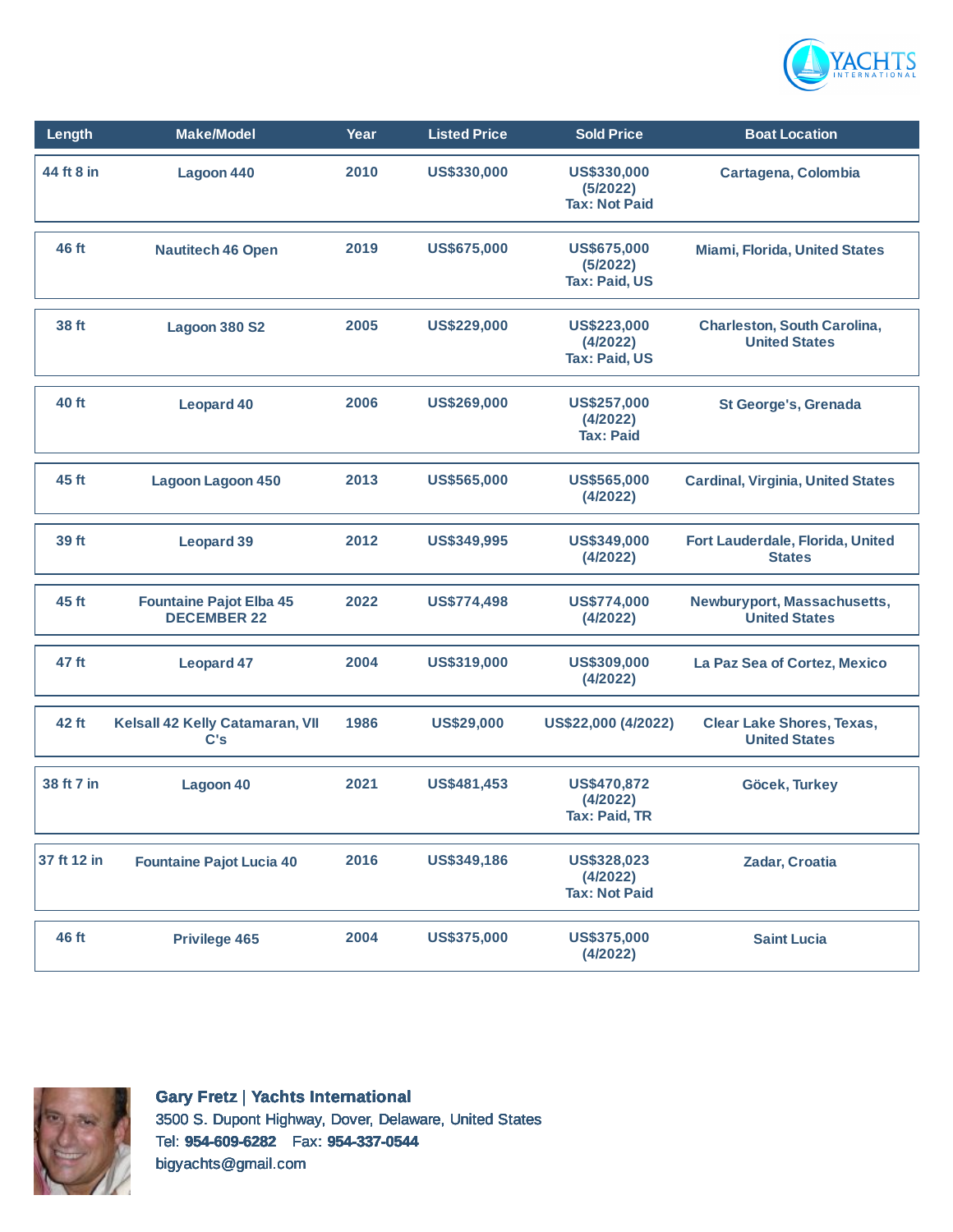

| Length      | <b>Make/Model</b>                                   | Year | <b>Listed Price</b> | <b>Sold Price</b>                                 | <b>Boat Location</b>              |
|-------------|-----------------------------------------------------|------|---------------------|---------------------------------------------------|-----------------------------------|
| 42 ft       | Kelsall 42 Kelly Catamaran, VII<br>C's              | 1986 | <b>US\$29,995</b>   | US\$22,000 (4/2022)                               | <b>Texas, United States</b>       |
|             | 72 ft 2 in Custom Velum 72 Fast Cruising<br>Cat     | 2009 | US\$518,488         | US\$518,488<br>(4/2022)                           | <b>Port Napoleon, France</b>      |
| 45 ft 10 in | <b>Fountaine Pajot Saona 47</b>                     | 2019 | US\$1,036,976       | US\$1,036,976<br>(4/2022)<br><b>Tax: Paid</b>     | <b>Cogolin, Var, France</b>       |
| 59 ft       | <b>Fountaine Pajot Samana</b>                       | 2021 | US\$2,730,000       | US\$2,730,000<br>(4/2022)                         | <b>Florida, United States</b>     |
| 62 ft       | <b>Sunreef 62</b>                                   | 2008 | US\$931,162         | US\$931,162<br>(4/2022)<br><b>Tax: Not Paid</b>   | <b>Athens, Greece</b>             |
| 39 ft 0 in  | <b>Fountaine Pajot lavezzi 40</b><br><b>Maestro</b> | 2009 | <b>US\$178,825</b>  | US\$173,535<br>(4/2022)<br><b>Tax: Paid, FR</b>   | <b>Pointe a Pitre, Guadeloupe</b> |
| 44 ft       | <b>Fountaine Pajot helia</b>                        | 2014 | US\$549,000         | US\$544,000<br>(4/2022)                           | <b>United States</b>              |
| 42 ft       | <b>Manta MKII</b>                                   | 2004 | <b>US\$259,000</b>  | <b>US\$275,000</b><br>(4/2022)                    | Hampton, Virginia, United States  |
| 45 ft 10 in | Lagoon 450                                          | 2011 | US\$402,093         | US\$391,511<br>(4/2022)<br><b>Tax: Paid</b>       | <b>Marseille, France</b>          |
| 44 ft 9 in  | Lagoon 440                                          | 2007 | US\$411,216         | US\$397,036<br>(4/2022)<br>Tax: Paid, AU          | Cairns, Queensland, Australia     |
| 76 ft 5 in  | <b>Sunreef 74</b>                                   | 2015 | Call                | US\$2,592,439<br>(4/2022)<br><b>Tax: Not Paid</b> | Rome, Italy                       |
| 44 ft 2 in  | <b>Fountaine Pajot Elba 45</b>                      | 2021 | US\$899,312         | US\$878,149<br>(4/2022)<br><b>Tax: Leasing</b>    | <b>LE GOSIER, Guadeloupe</b>      |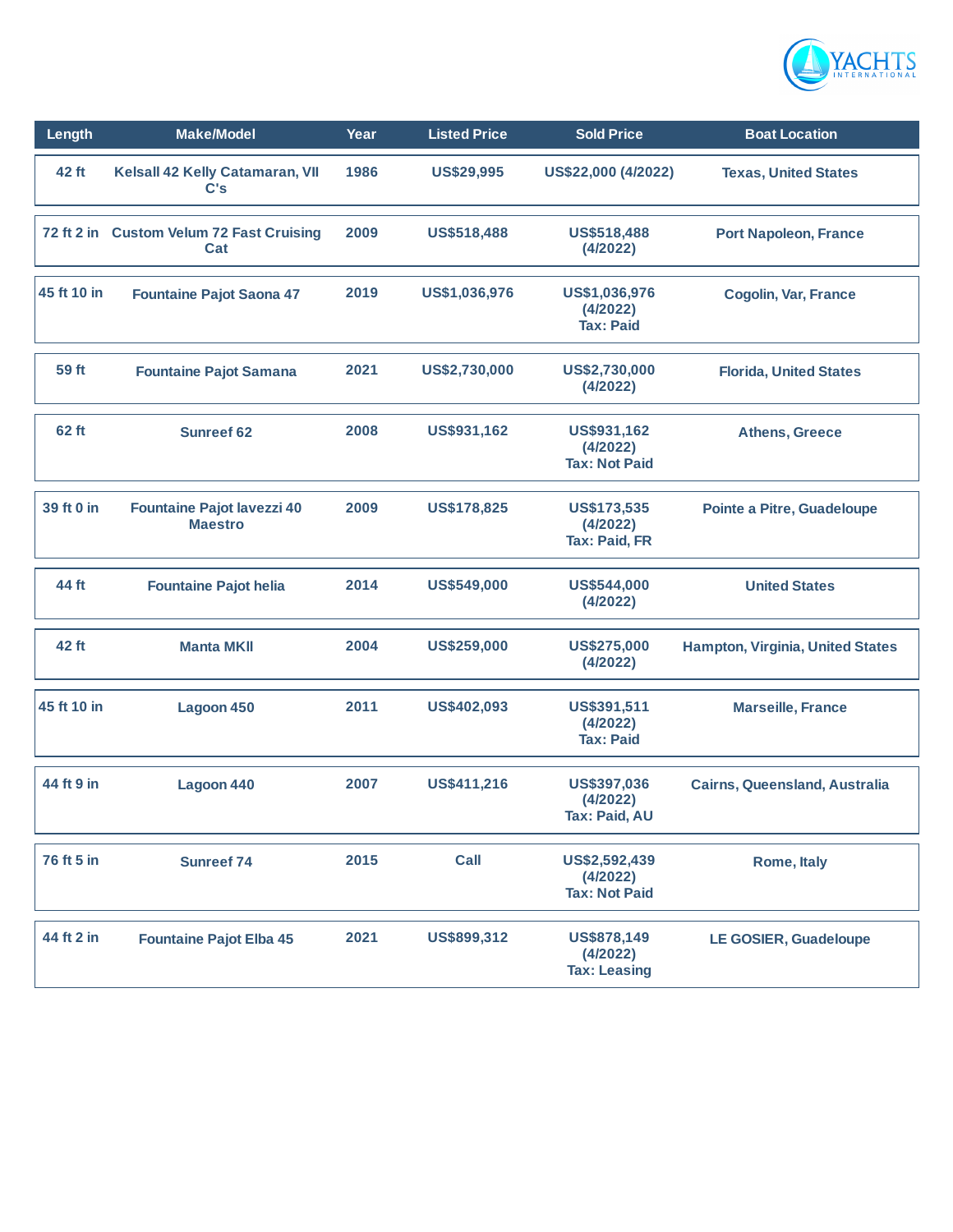

| Length      | <b>Make/Model</b>                | Year | <b>Listed Price</b> | <b>Sold Price</b>                                      | <b>Boat Location</b>                               |
|-------------|----------------------------------|------|---------------------|--------------------------------------------------------|----------------------------------------------------|
| 40 ft       | <b>Admiral Executive 40</b>      | 2009 | US\$284,000         | US\$225,000<br>(4/2022)                                | Ft. Lauderdale, Florida, United<br><b>States</b>   |
| 60 ft       | <b>Balance 601</b>               | 2010 | US\$1,299,000       | US\$1,079,000<br>(4/2022)<br><b>Tax: Paid, US</b>      | St. Thomas, U.S. Virgin Islands                    |
| 48 ft       | <b>Leopard 48</b>                | 2017 | US\$799,000         | <b>US\$782,000</b><br>(4/2022)<br><b>Tax: Paid</b>     | Fort Lauderdale, Florida, United<br><b>States</b>  |
| 40 ft       | <b>Nautitech 40 Open</b>         | 2020 | US\$525,000         | US\$520,000<br>(4/2022)                                | <b>Road Town, British Virgin</b><br><b>Islands</b> |
| 42 ft       | Manta 40                         | 1997 | US\$180,000         | <b>US\$165,000</b><br>(4/2022)<br>Tax: N/A             | <b>Fajardo, Puerto Rico</b>                        |
| 43 ft 12 in | <b>Alliaura PRIVILEGE 435</b>    | 2006 | US\$275,116         | <b>US\$264,535</b><br>(4/2022)<br><b>Tax: Not Paid</b> | <b>Rio Dulce, Guatemala</b>                        |
| 53 ft 9 in  | <b>Jeanneau Sun Odyssey 54ds</b> | 2004 | US\$190,465         | US\$190,465<br>(4/2022)<br><b>Tax: Not Paid</b>        | <b>Athens, Greece</b>                              |
| 62 ft 0 in  | Lagoon 620                       | 2018 | US\$1,846,451       | US\$1,798,835<br>(4/2022)<br><b>Tax: Not Paid</b>      | <b>Athens, Greece</b>                              |
| 46 ft       | <b>Leopard 46</b>                | 2008 | <b>US\$420,000</b>  | US\$385,000<br>(4/2022)<br><b>Tax: Paid, US</b>        | Fort Lauderdale, Florida, United<br><b>States</b>  |
| 60 ft       | <b>Sunreef 60 LOFT</b>           | 2015 | US\$1,691,963       | US\$1,640,114<br>(4/2022)<br><b>Tax: Paid</b>          | <b>Limassol, Cyprus</b>                            |
| 52 ft       | Lagoon 52                        | 2017 | US\$730,115         | US\$687,790<br>(4/2022)<br>Tax: N/A                    | usvi, U.S. Virgin Islands                          |
| 48 ft       | <b>Outremer 45</b>               | 2019 | US\$834,871         | US\$825,348<br>(4/2022)<br><b>Tax: Paid, FR</b>        | Le Marin, Martinique                               |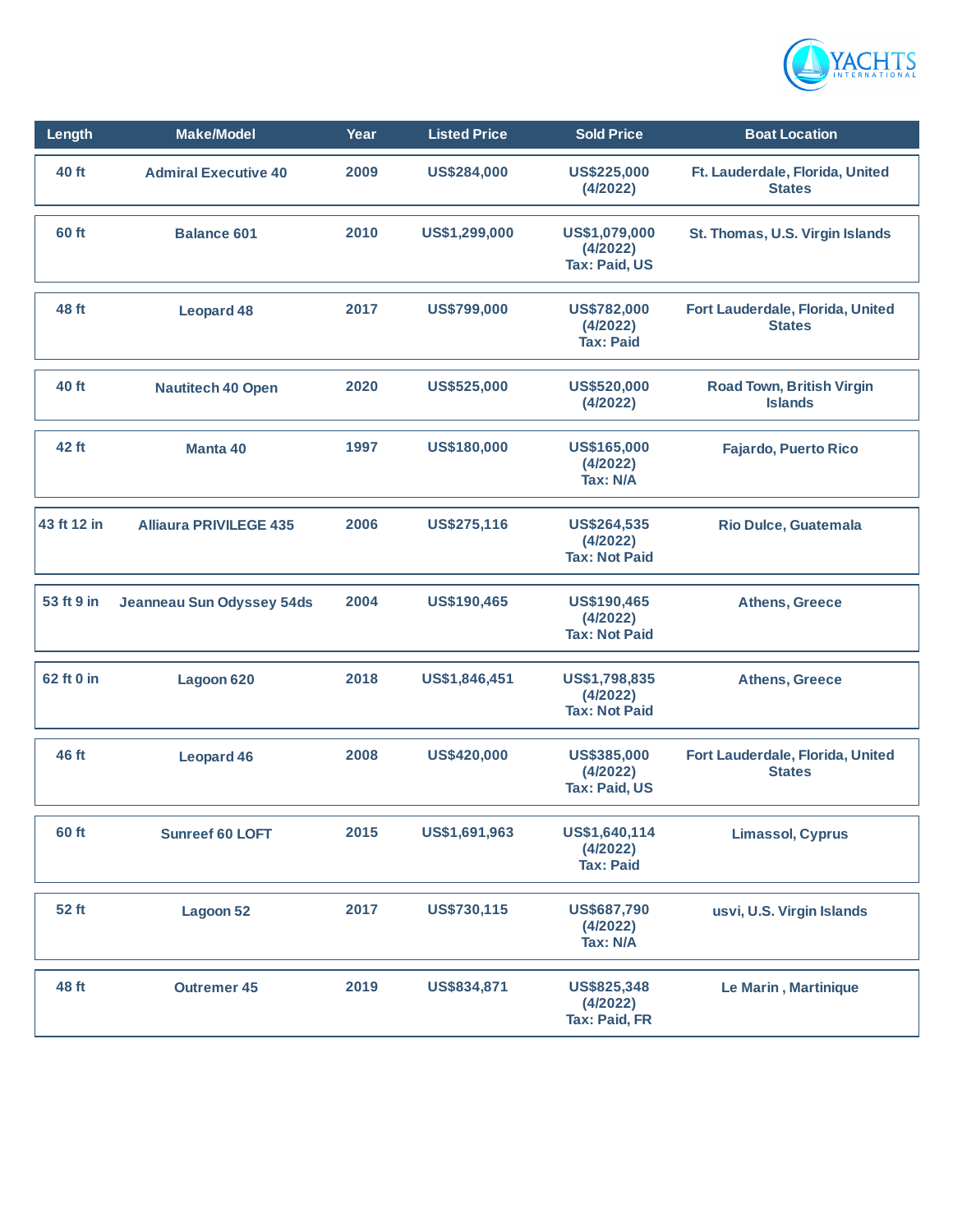

| Length     | <b>Make/Model</b>               | Year | <b>Listed Price</b> | <b>Sold Price</b>                                      | <b>Boat Location</b>                              |
|------------|---------------------------------|------|---------------------|--------------------------------------------------------|---------------------------------------------------|
| 45 ft 3 in | <b>Nautitech 46 Open</b>        | 2018 | US\$456,058         | <b>US\$454,999</b><br>(4/2022)<br><b>Tax: Not Paid</b> | Dalmatia, Croatia                                 |
| 51 ft 8 in | <b>Seawind 1600</b>             | 2018 | US\$1,098,939       | US\$1,063,489<br>(4/2022)                              | Airlie Beach, Queensland,<br><b>Australia</b>     |
| 60 ft      | <b>Gunboat GUNBOAT 60</b>       | 2015 | Call                | US\$2,400,000<br>(4/2022)                              | Tahiti, French Polynesia                          |
| 42 ft 2 in | <b>Bali 4.2</b>                 | 2022 | <b>US\$706,355</b>  | US\$634,883<br>(4/2022)<br><b>Tax: Not Paid</b>        | <b>Bizerte, Tunisia</b>                           |
| 43 ft      | <b>Privilege 435</b>            | 2006 | US\$275,116         | <b>US\$260,000</b><br>(4/2022)<br><b>Tax: Not Paid</b> | Rio Dulce, Guatemala                              |
| 46 ft      | <b>Fountaine Pajot Saona 47</b> | 2020 | US\$1,295,000       | US\$1,235,000<br>(4/2022)<br><b>Tax: Paid</b>          | Fort Lauderdale, Florida, United<br><b>States</b> |
| 90 ft      | Catana 90                       | 2008 | US\$2,500,000       | US\$1,900,000<br>(4/2022)                              | <b>Barcelona, Spain</b>                           |
| 39 ft 4 in | <b>Nautitech 40 Open</b>        | 2019 | US\$517,430         | US\$530,000<br>(4/2022)                                | Le marin, Martinique                              |
| 48 ft      | <b>Nautitech 475</b>            | 1998 | US\$242,314         | <b>US\$232,790</b><br>(4/2022)<br>Tax: N/A             | <b>CARIBBEAN, Martinique</b>                      |
| 39 ft      | <b>Leopard 39 PC</b>            | 2012 | US\$299,000         | <b>US\$299,000</b><br>(4/2022)                         | Norfolk, Virginia, United States                  |
| 44 ft      | Knysna 440                      | 2007 | US\$220,000         | US\$110,000<br>(4/2022)                                | <b>Chaguaramas, Trinidad and</b><br><b>Tobago</b> |
| 49 ft 2 in | <b>Fountaine Pajot SABA 50</b>  | 2019 | US\$1,100,000       | US\$1,100,000<br>(4/2022)                              | <b>Tortola, British Virgin Islands</b>            |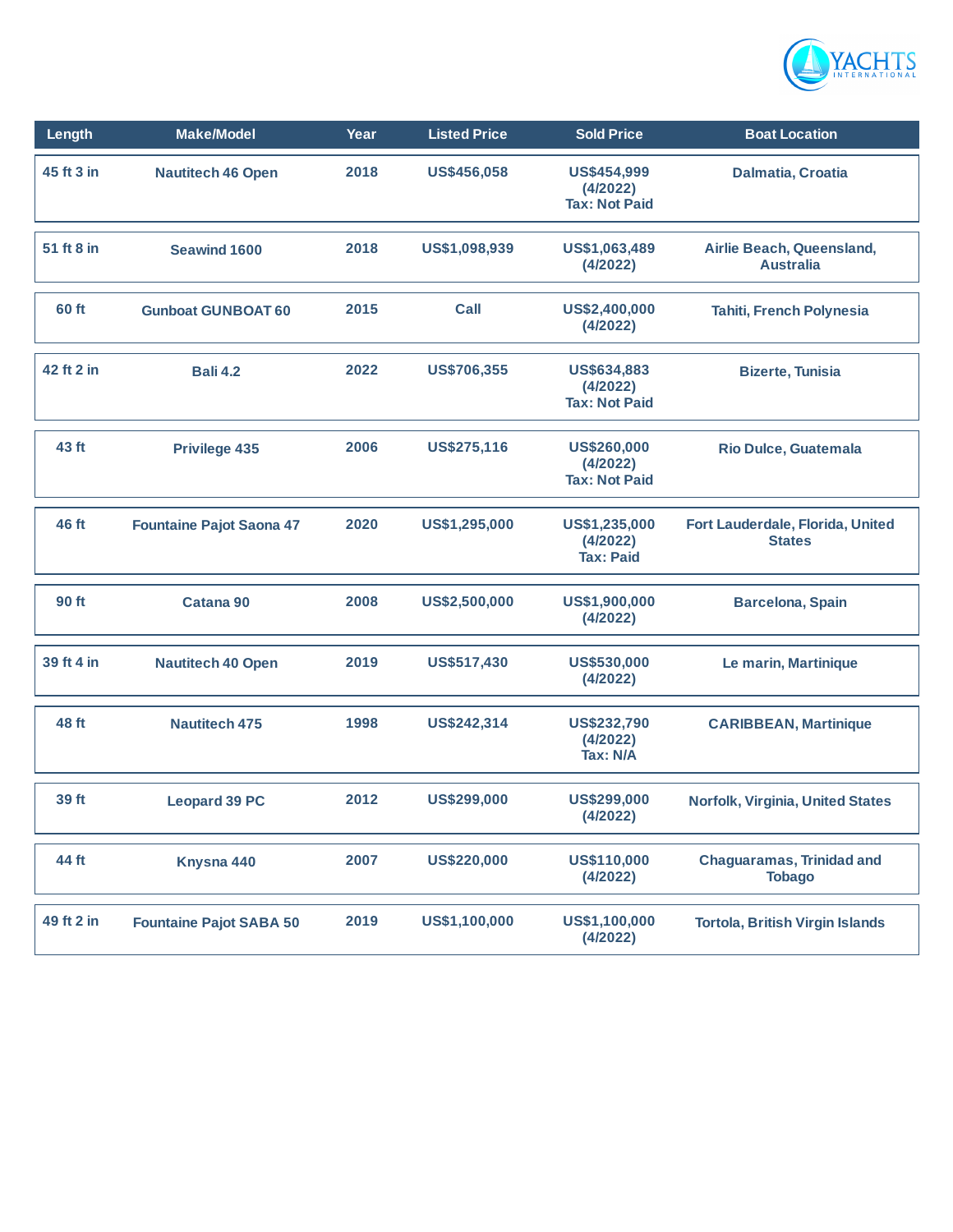

| Length       | <b>Make/Model</b>                | Year | <b>Listed Price</b> | <b>Sold Price</b>                                      | <b>Boat Location</b>                              |
|--------------|----------------------------------|------|---------------------|--------------------------------------------------------|---------------------------------------------------|
| 51 ft 4 in   | <b>Lagoon 500</b>                | 2010 | US\$444,418         | US\$444,418<br>(4/2022)<br><b>Tax: Paid, FR</b>        | <b>TENERIFE, Spain</b>                            |
| 39 ft 4 in   | <b>Nautitech 40 Open</b>         | 2019 | US\$407,383         | US\$402,093<br>(4/2022)<br><b>Tax: Leasing</b>         | Le Marin, Martinique                              |
| 39 ft        | <b>Leopard Catamaran</b>         | 2012 | US\$140,000         | US\$130,000<br>(4/2022)                                | <b>San Carlos, Mexico</b>                         |
| 45 ft 1 in   | Prout 45                         | 1998 | <b>US\$224,893</b>  | <b>US\$215,254</b><br>(4/2022)                         | <b>Opua, New Zealand</b>                          |
| 47 ft        | Catana 471                       | 2001 | <b>US\$429,000</b>  | <b>US\$405,000</b><br>(4/2022)<br><b>Tax: Paid, US</b> | <b>Richmond Hill, Georgia</b>                     |
| <b>50 ft</b> | Lagoon 500                       | 2005 | US\$465,581         | <b>US\$442,302</b><br>(4/2022)<br>Tax: N/A, FR         | marigot, Saint Martin                             |
| 48 ft 5 in   | <b>Leopard 48</b>                | 2015 | US\$486,744         | US\$440,186<br>(4/2022)<br><b>Tax: Not Paid, IT</b>    | Procida, Italy                                    |
| 45 ft 10 in  | Lagoon 450                       | 2012 | US\$490,000         | US\$450,000<br>(4/2022)<br><b>Tax: Not Paid</b>        | <b>Equateur, Ecuador</b>                          |
| 41 ft 12 in  | <b>Alliaura privilege 42</b>     | 1995 | US\$157,663         | US\$137,558<br>(4/2022)<br><b>Tax: Paid, GP</b>        | Pointe a Pitre, Guadeloupe                        |
| 48 ft        | <b>Fountaine Pajot Salina 48</b> | 2008 | US\$445,000         | US\$435,000<br>(4/2022)                                | <b>Puerto Vallarta, Mexico</b>                    |
| 51 ft 4 in   | <b>Outremer 51</b>               | 2019 | US\$1,232,731       | US\$1,232,731<br>(4/2022)                              | <b>Bay of Islands, New Zealand</b>                |
| 50 ft        | Lagoon 50                        | 2018 | US\$975,000         | US\$965,000<br>(4/2022)<br><b>Tax: Paid, US</b>        | Fort Lauderdale, Florida, United<br><b>States</b> |